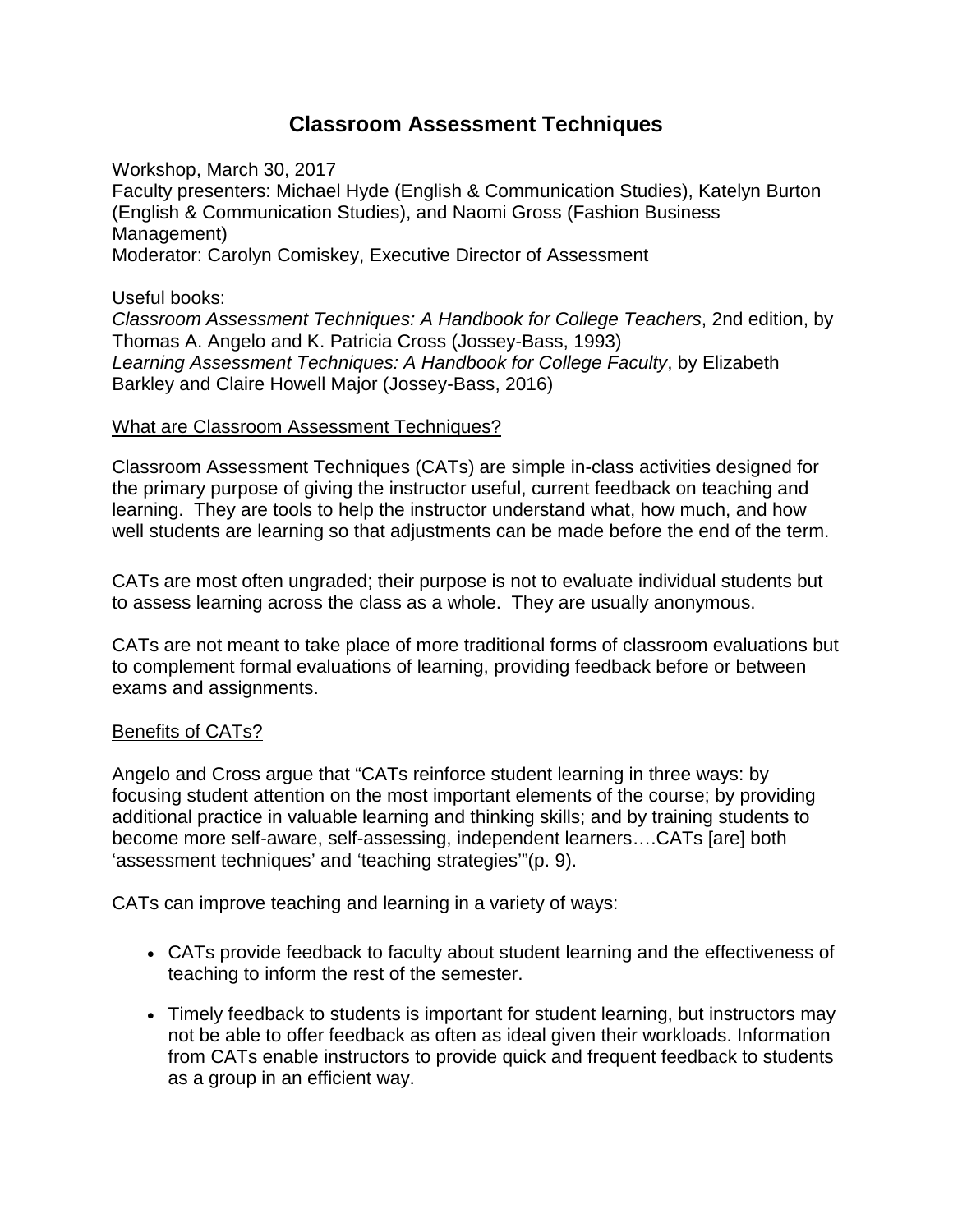- CATs provide instructors with information about student learning more frequently and with less work than traditional, high-stakes assignments (tests, papers, etc.). Receiving this information before high-stakes, graded assignments can help instructors provide feedback to students to enable success on those assignments.
- Many CATs provide students with additional opportunities to practice and apply learning on low-stakes tasks, and this reinforces their learning.
- CATs can help students become more aware of their own learning, increasing metacognitive skills. Use of CATs models the importance of self-assessment as a practice.
- Use of CATs show students that instructors take a strong, active interest in their learning process throughout the course.

### How to Implement CATs

Here are a few tips to follow:

- Begin by thinking about the learning outcomes for the course/class session and what you want to find out about student learning, or what aspect of teaching you'd like feedback on.
- Choose a CAT that will give you information about what you want to know, and that also fits your teaching style and can be implemented easily in your class.
- Explain the purpose of the CAT and your goal clearly to the students, and then conduct the CAT.
- Review the results, determine what they tell you about your students' learning or your teaching, and decide what changes to make, if any.
- Share your findings with your students. Offer them feedback on their learning, and let them know about any changes you plan to make in response to their feedback.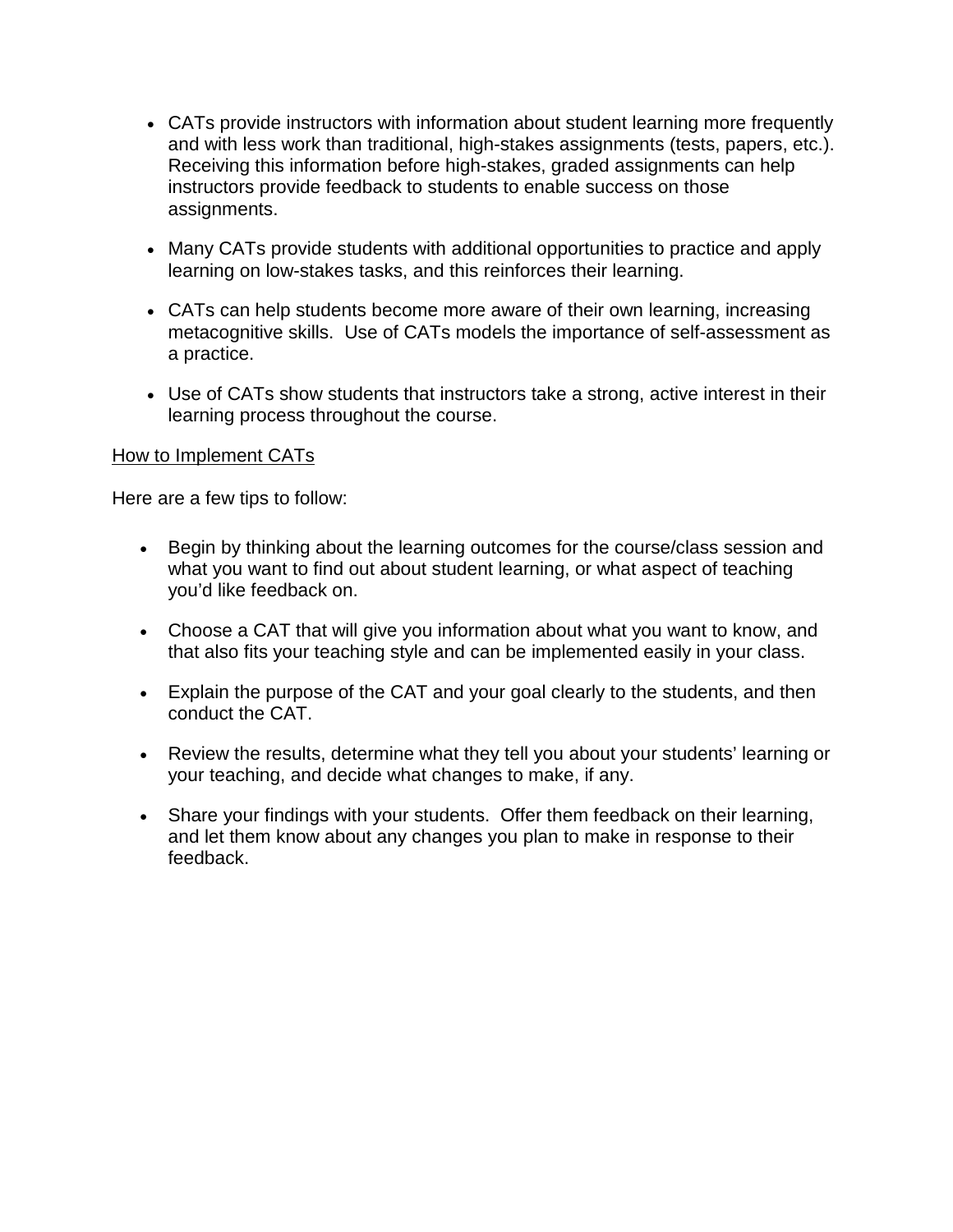## **Examples of CATs:**

Adapted from George Washington University Library [\(https://library.gwu.edu/utlc/teaching/classroom-assessment-techniques-cats\)](https://library.gwu.edu/utlc/teaching/classroom-assessment-techniques-cats), Vanderbuilt Center for Teaching (<u>https://cft.vanderbilt.edu/guides-sub-pages/cats/</u>) and Angelo and Cross.

| Name                               | <b>Description/Process</b>                                                                                                                                                                                                                                                                                                                                                                                                                                     | <b>Benefits/Notes</b>                                                                                                                                                                                                                     |
|------------------------------------|----------------------------------------------------------------------------------------------------------------------------------------------------------------------------------------------------------------------------------------------------------------------------------------------------------------------------------------------------------------------------------------------------------------------------------------------------------------|-------------------------------------------------------------------------------------------------------------------------------------------------------------------------------------------------------------------------------------------|
| The Minute Paper                   | The minute paper provides a quick snapshot as to what<br>students are learning and what confuses them. For this<br>technique, the instructor ends class by asking students to briefly<br>respond to the following questions: "What was the most<br>important thing you learning during this class?" and "What<br>important questions remain unanswered?"                                                                                                       | *This requires more than simple recall.<br>Students have to ask themselves how well<br>they understand what they have learned<br>and to articulate this.<br>*Could give students a few extra minutes<br>to compare and discuss responses. |
| The Muddiest Point                 | This is a variation on the Minute Paper and is one of the<br>simplest ways to assess where students are having difficulties.<br>In this technique, at the end of class, the instructor asks<br>students to respond to the question "What was the muddiest<br>point in ____?" (class, reading assignment, etc.) The term<br>"muddiest" means "most unclear" or "most confusing."                                                                                | *Students practice metacognitive skills:<br>they need to determine what they are most<br>confused about.<br>*Can be great for students who are<br>hesitant to ask questions in class                                                      |
| <b>Quick Write</b>                 | In this technique, the teacher poses an open-ended prompt and<br>students write a response in a brief amount of time. This can<br>provide students with a quick view of students' understanding<br>and their ability to communicate it.                                                                                                                                                                                                                        | *Incorporates writing practice in a low-<br>stakes environment<br>*Articulating or explaining something in<br>one's own words assists learning                                                                                            |
| One-sentence<br>Summary (or Tweet) | This enables teachers to find out how concisely, completely, and<br>creatively students can summarize a large amount of<br>information on a given topic. Students are asked to summarize<br>information within the grammatical constraints of a single<br>sentence, addressing the areas relevant to the topic .(Who?<br>What? When? Where? How? Why?) For a modern spin,<br>students could be asked to explain the concept as well as<br>possible in a Tweet. | *Students practice synthesis, critical<br>thinking, and writing<br>*Students summarize and organize the<br>information into their own framework,<br>making it easier for them to recall in the<br>future.                                 |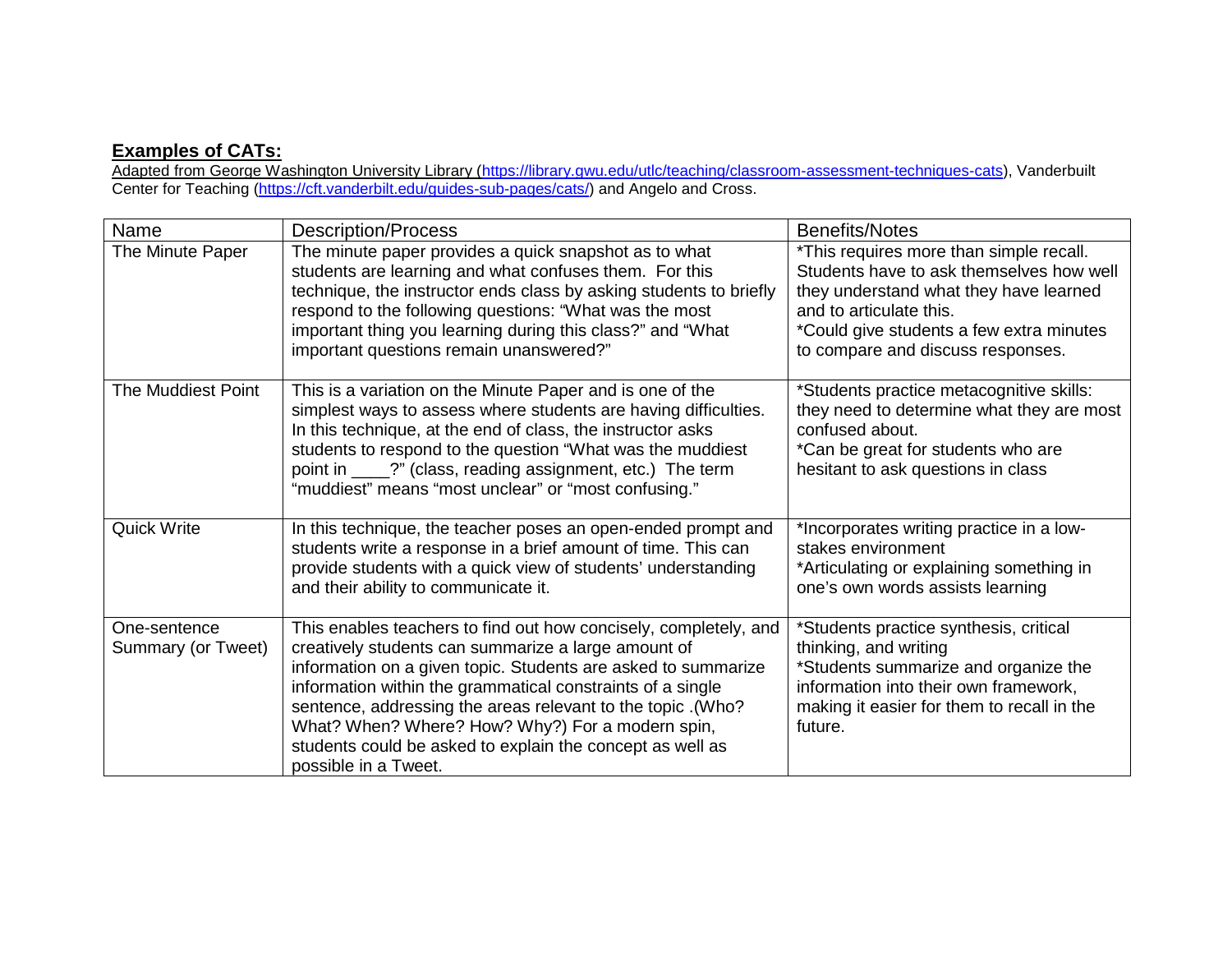| Student-generated<br><b>Test Questions</b>      | This helps instructors understand what students think are the<br>most important concepts and content of the class, as well as<br>see what students expect in terms of the test. A couple weeks<br>before a test, determine the types of questions (e.g. multiple<br>choice, fill-in, essay) desired and the topics on which students<br>should generate questions. Ask students to write a couple<br>questions per topic/type.                                                                                                                                                                                                                                                              | *Helps students to step back and think<br>about what is most important in the class<br>*Helps students self-assess their<br>knowledge as they think about whether<br>they can answer the questions<br>*Instructors can give feedback to students<br>on how closely their questions parallel<br>what they will see on the exam<br>*Good questions could be turned into a<br>study guide, or selected to be on the<br>exam. |
|-------------------------------------------------|---------------------------------------------------------------------------------------------------------------------------------------------------------------------------------------------------------------------------------------------------------------------------------------------------------------------------------------------------------------------------------------------------------------------------------------------------------------------------------------------------------------------------------------------------------------------------------------------------------------------------------------------------------------------------------------------|---------------------------------------------------------------------------------------------------------------------------------------------------------------------------------------------------------------------------------------------------------------------------------------------------------------------------------------------------------------------------------------------------------------------------|
| Background<br>Knowledge Probe                   | The Background Knowledge Probe is a short quiz or<br>questionnaire given to students at the start of a course, or<br>before the introduction of a new unit. It helps the instructor<br>understand the level of foundational knowledge students have<br>as well as any preconceptions or misconceptions. Students are<br>often asked to rate their level of confidence in their responses.<br>This is similar to the "First Day Final," in which a non-graded test<br>similar to the final exam is given in an early class session.                                                                                                                                                          | *Allows the instructor to determine what<br>students know and do not know prior to<br>teaching, enabling her to teach more<br>effectively<br>*Enables the instructor to connect new<br>information to what students already know,<br>which is beneficial for learning                                                                                                                                                     |
| Study-time logs/<br>Diagnostic learning<br>logs | Study logs: Instructors ask students to keep a log of how much<br>they study for a particular course and what seems to work best.<br>Think about what you want students to make note of: Amount of<br>time? Days of the week? Time of day? Location? Task? Etc.<br>This can help faculty understand how much time students are<br>spending and determine whether their study habits are effective<br>for the class. Diagnostic learning logs: After returning a test or<br>assignment, an instructor can ask students what was successful<br>and what was less successful in terms of how they studied for<br>the test/did the assignment, and what they would do differently<br>next time. | *Helps students gain insights into their<br>study habits<br>*Helps students be more reflective and<br>develop metacognitive skills<br>* Can have students compare their logs to<br>those of their classmates<br>* Can have class discussion about which<br>study habits students found successful<br>and less successful                                                                                                  |